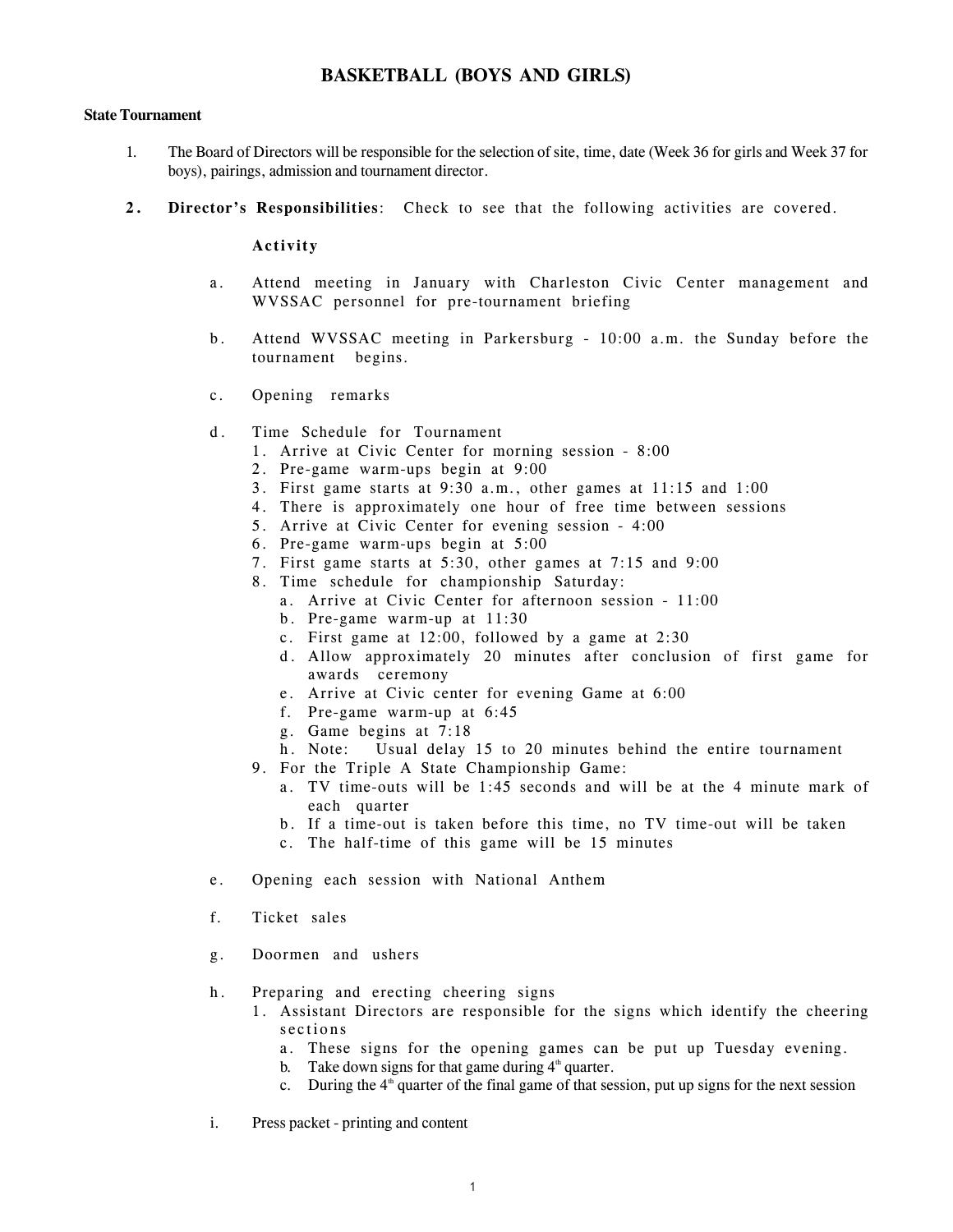- j. Distribution of press packet
- k. Assignment seating on press row
- l. Supervise press row
- m. Dressing room assignments, section signs
- n. (A) 12 Practice ball (B) 3 Game balls
- o. Team and officials supplies Drinks
- p. Dressing room cleanliness
- q. Cleaning playing floor
- r. Blackboard and chalk for dressing rooms
- s. (A) Chairs for behind blackboard (B) 2 Ball people, 1 trainer, and 1 principal on each end
- t. Chairs for team
- u. Press and hospitality room ; Media Lounge
- v. State Police, City Police, Deputy Sheriffs and Security
- w. Parking for team and chartered buses Passes (5) only for cars
- x. Tournament trainer
- y. Team housing
- z. Team hosts
- aa. Game statistician
- bb. Announcer
- cc. Scoreboard operator
- dd. Scorer
- ee. Seating for members of Board of Directors (Tags at scorers table 10 slots)
- ff. Information for participating teams
- gg. Tickets for participating school
- hh. Supervise officials' dressing rooms
- ii. Officials' assignments and game instructions
- jj. Prepare trophies for presentation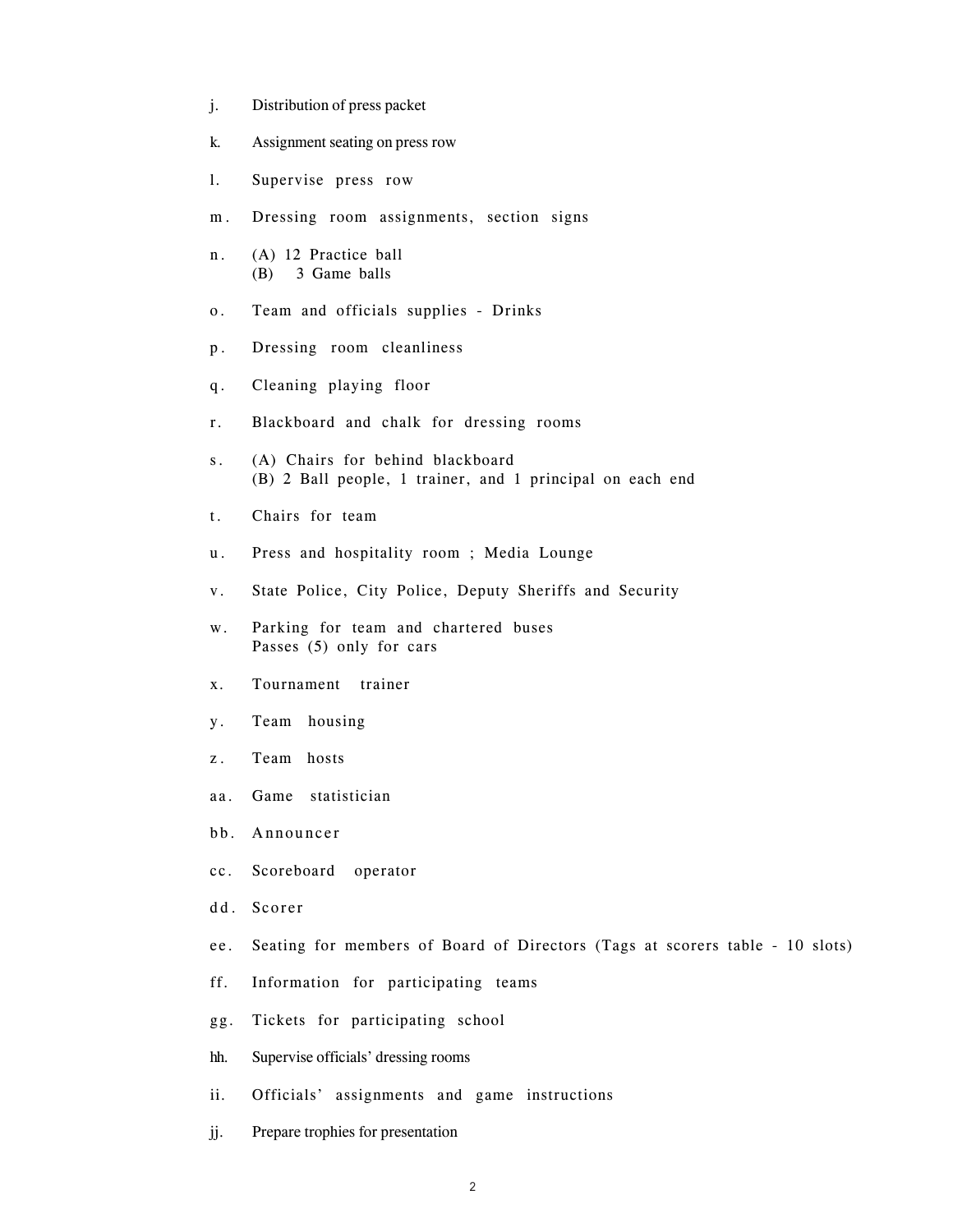- kk. Presentation of trophies and awards
- ll. Sign and banner policing WVSSAC Spectator Support Information
- mm. Tickets for working staff
- nn. All-Tournament team and awards
	- 1. All Tournament Ballots
		- a. Directors are responsible for passing out the All Tournament ballots
	- b. They are given to sports writers at half-time of the State Championship game
		- c. Ballots will be collected at the beginning of the  $4<sup>th</sup>$  quarter
		- d. Tournament Directors and WVSSAC Staff will count the ballots
- oo. Stagehands
- pp. Tournament physician
- qq. Duplication machine
- rr. Towels 12 per team 4 for officials
- ss. Cable TV
- tt. Ball persons
- u u Media Lounge
- vv. Media Lounge Ushers
- ww. Phone Media
- xx. Scorebook
- yy. Session schedule to be followed (copy enclosed)
- zz. Be sure that the financial report and check are sent to the WVSSAC

#### 3. Assistant Director's Responsibilities

- a. One assistant will take the visiting team and one the home team. That team will be your responsibility the entire tournament.
	- 1. Be sure teams get on the floor on time for pre-game warm-up
	- 2. Ask if they need basketballs or will they get them from the rack at mid-court 3. Take care of any questions or concerns the coaches may have
- b. Check with Principal or Assistant Principal of your teams, introduce yourself, and tell them you will check with them if there are any problems with the crowd.
- c. Observe cheering sections for anything illegal.
- d. At the end of the game:
	- 1. Be sure the next team is in the tunnel and ready for pre-game warm-up.
	- 2. Secure the game ball if necessary.
- e. Address any other problems or concerns that might arise
	- 1. Be sure to stay with chain of command and go to Tournament Director
	- 2. If the Tournament Director cannot solve it, he can go to WVSSAC Staff